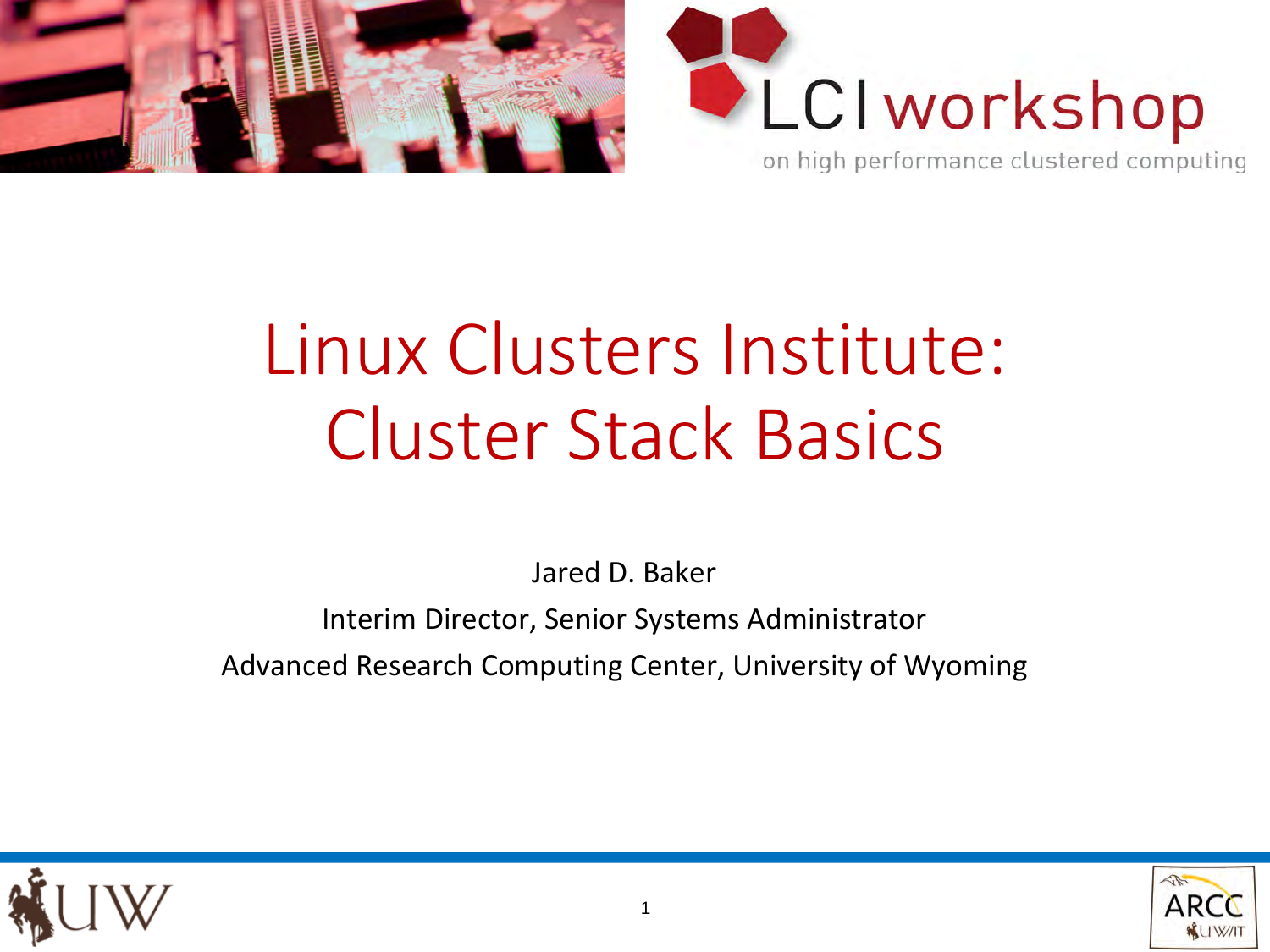

# A Bunch of Computers

- •Users can login to any node
- •User file systems aren't shared between nodes
- •Work is run wherever you can find space
- •Nodes maintained individually



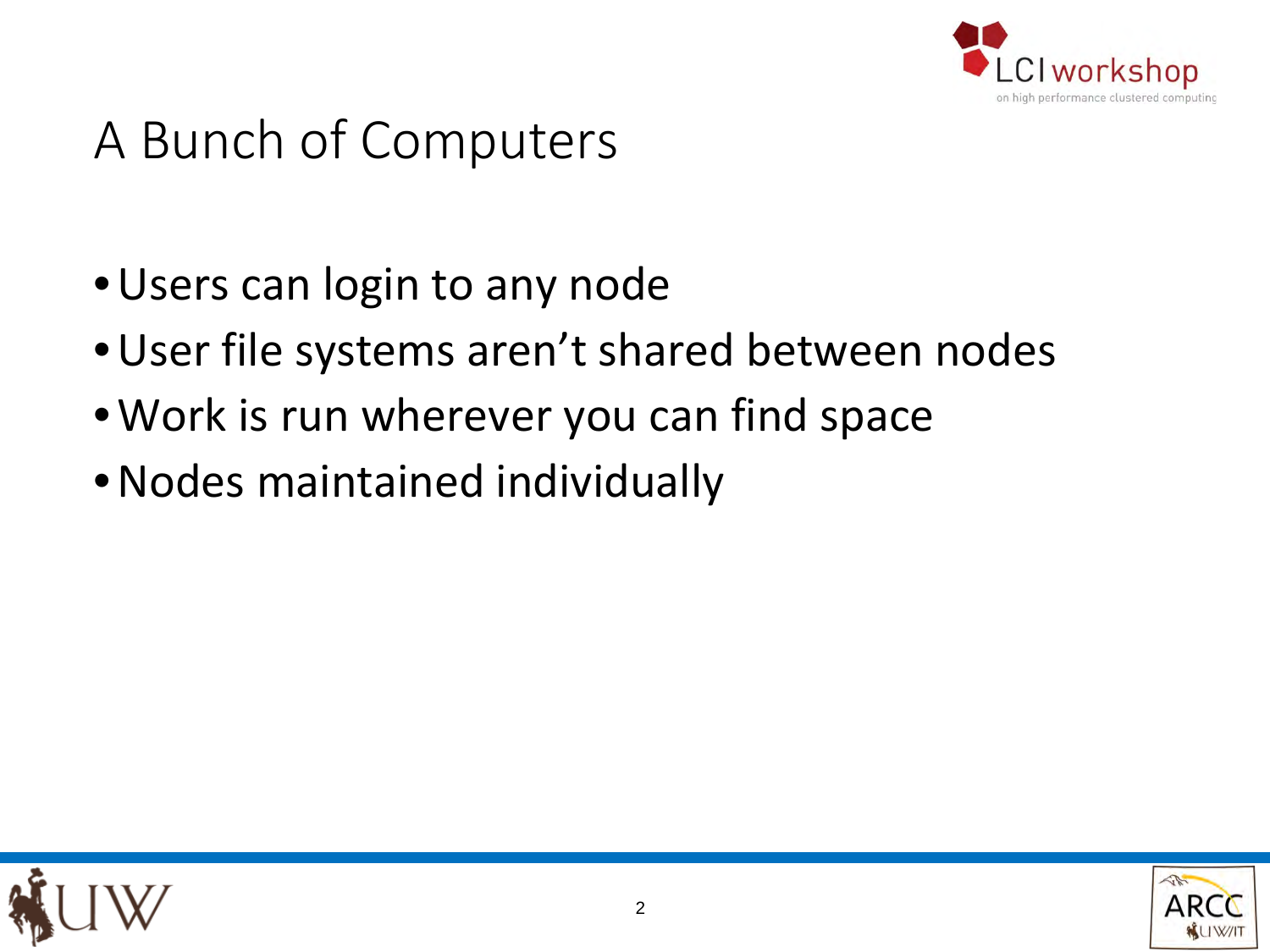

# What's wrong with a bunch of nodes?

- •Competition for resources
	- Size and type of problem is limited
- •Nodes get out of sync
	- Problems for users
	- Difficulty in management



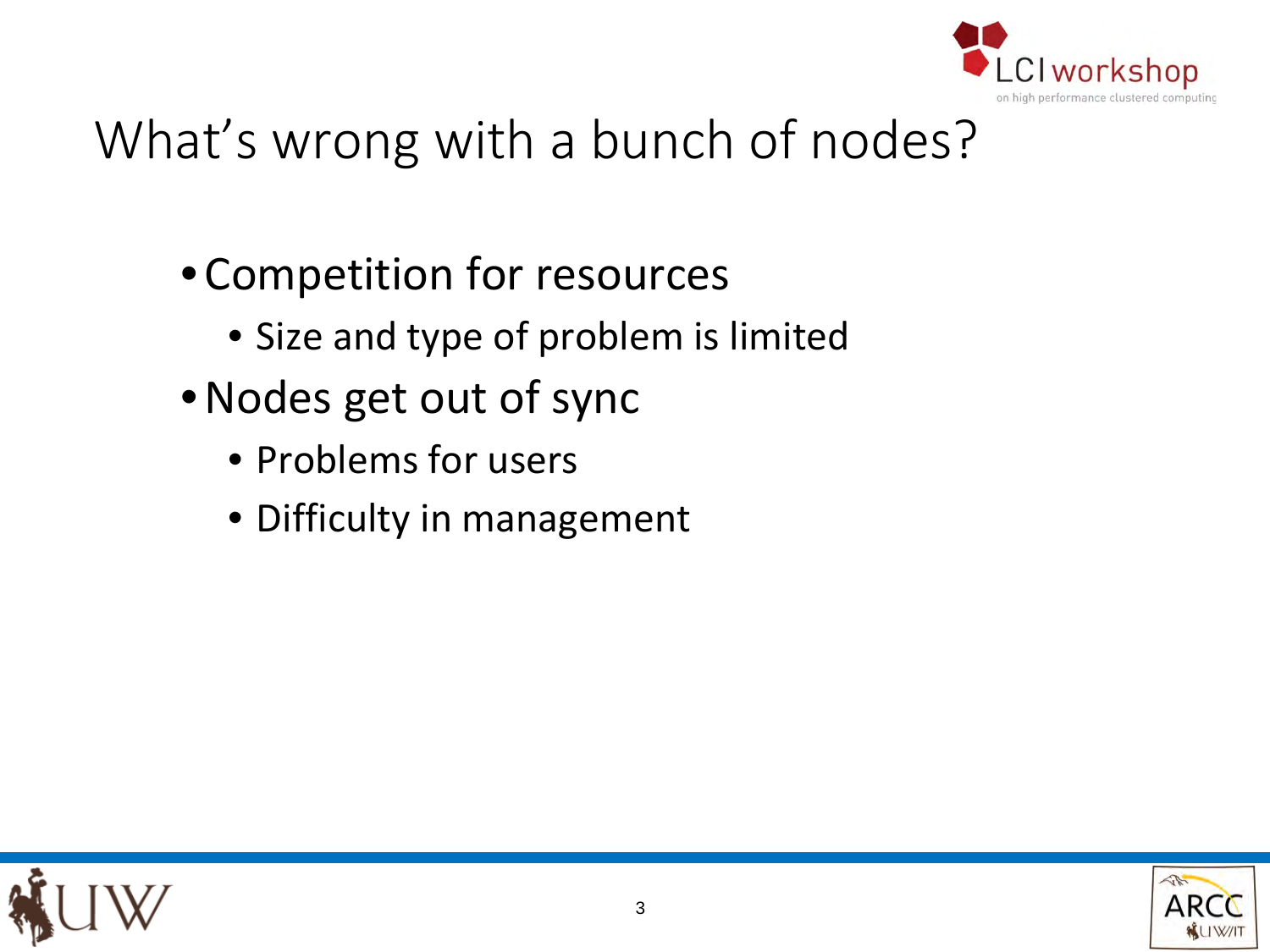

### Cluster Approach

- Shared file systems
- •Job management
- •Nodes dedicated to compute
- •Consistent environment
- •Interconnect



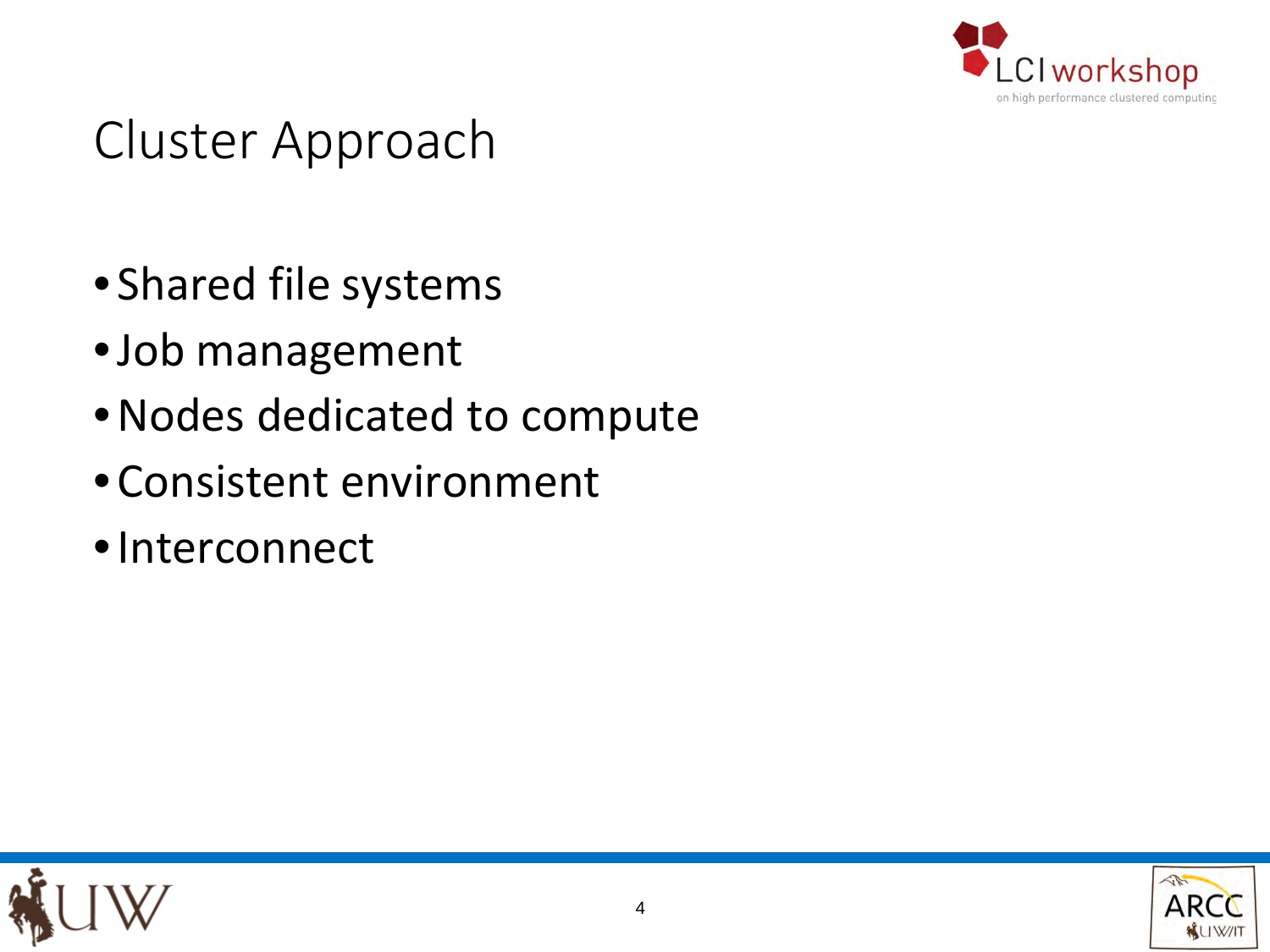

# What's right about the cluster approach?

- Easier to use
- •Maximize efficiency
- •Can do bigger and better problems
- •Nodes can be used cooperatively



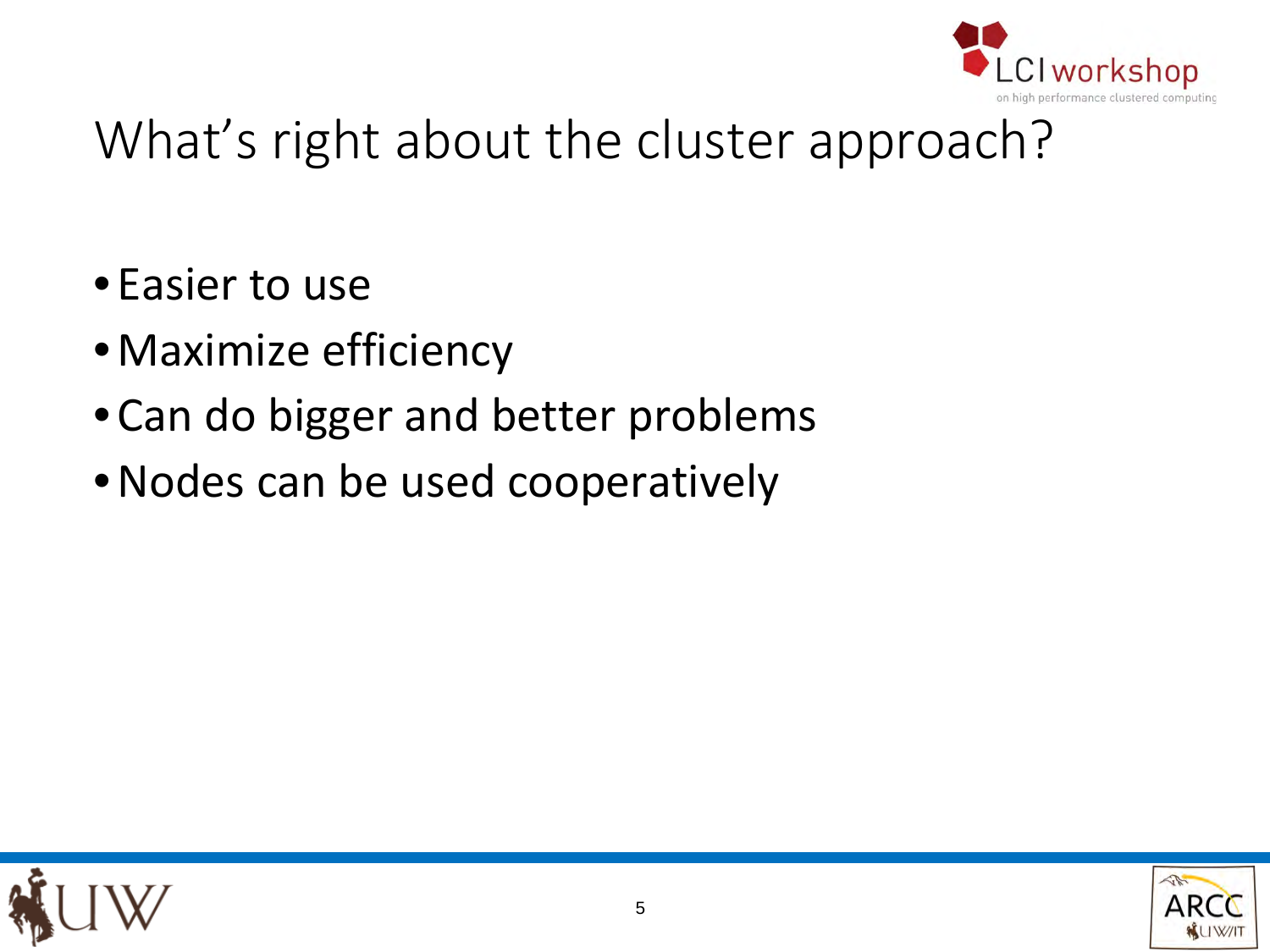

# The Types of Nodes

- Login
	- Users login here
	- Compiling
	- Editing
	- Submitting and Monitoring jobs
- Compute
	- Users *might* login here
	- Run jobs as directed by the scheduler
- Support
	- Users *don't* login here
	- Do all the other stuff



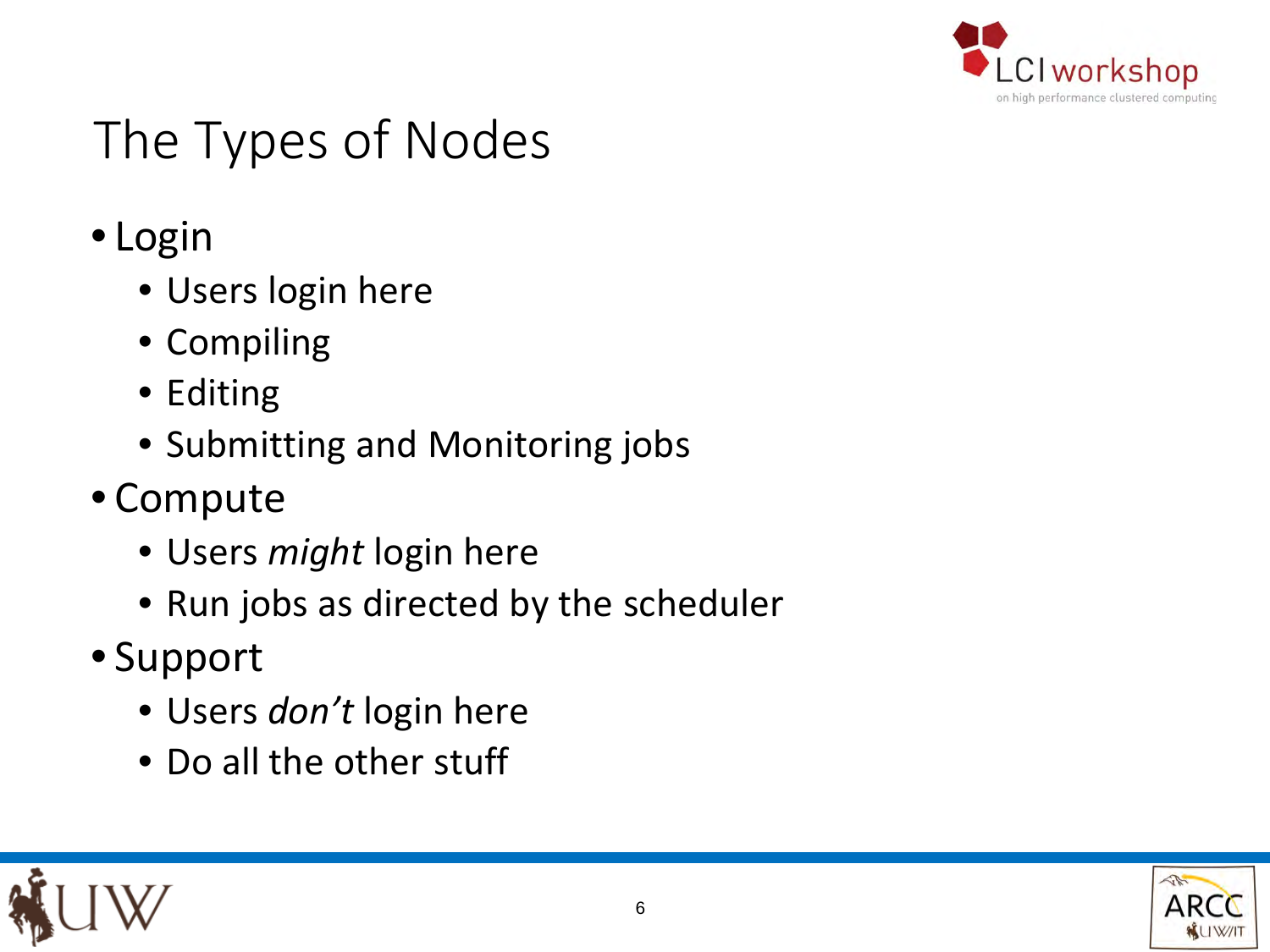

### What a cluster needs – the mundane

- •Network services NTP, DNS, DHCP
- Shared Storage NFS and beyond
- Logging Consolidated Syslog as a **starting** point
- Licensing FlexLM and the like
- •Database User and Administrative Data
- Boot/Provisioning PXE, build system
- •Authentication LDAP



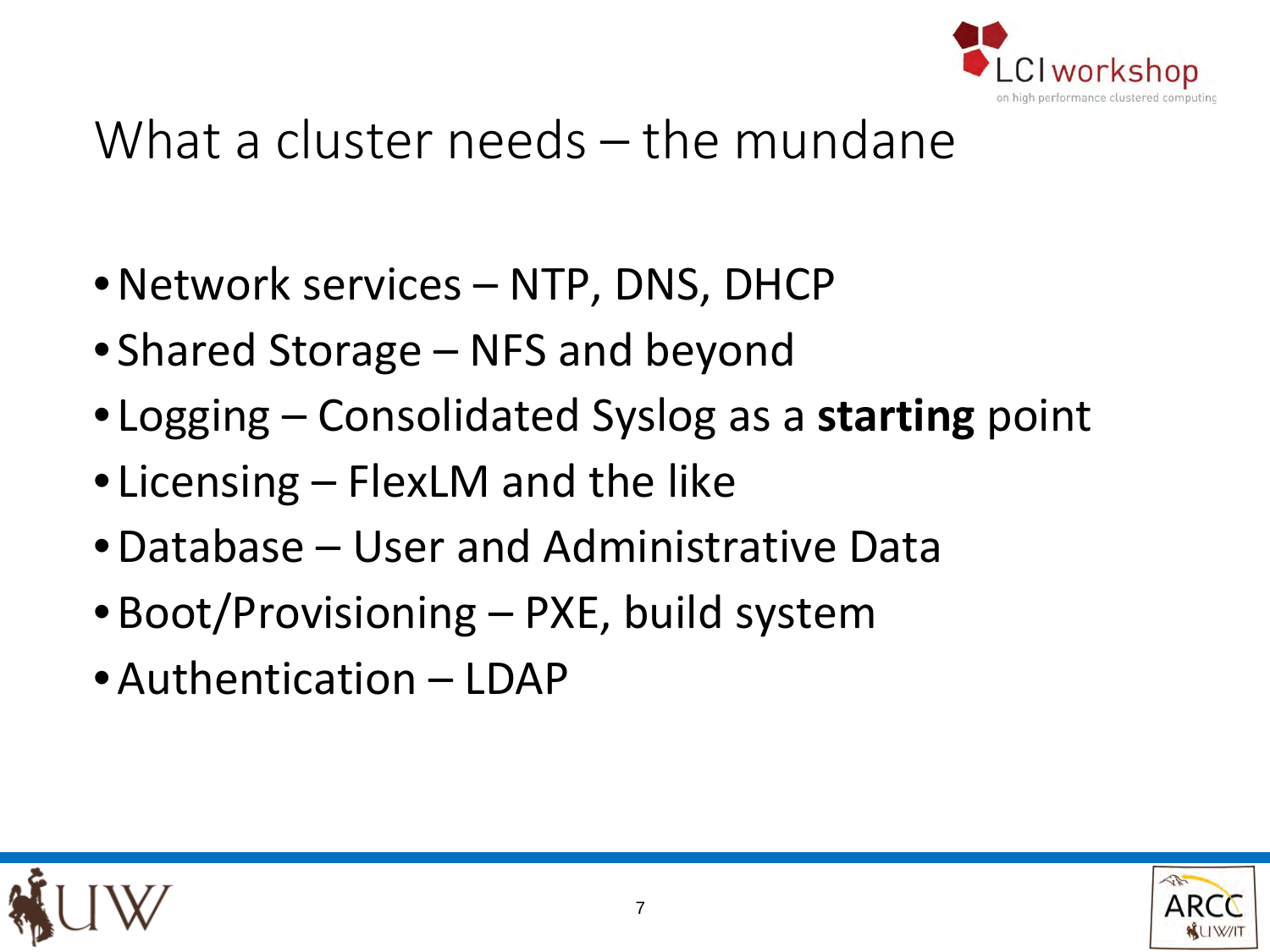

# Specialized Needs of a Cluster

- •Interconnect  $\rightarrow$  An ideally low-latency network
- •Job manager  $\rightarrow$  Resource manager/ scheduler
- Parallel Storage  $\rightarrow$  Get around the limitations of NFS



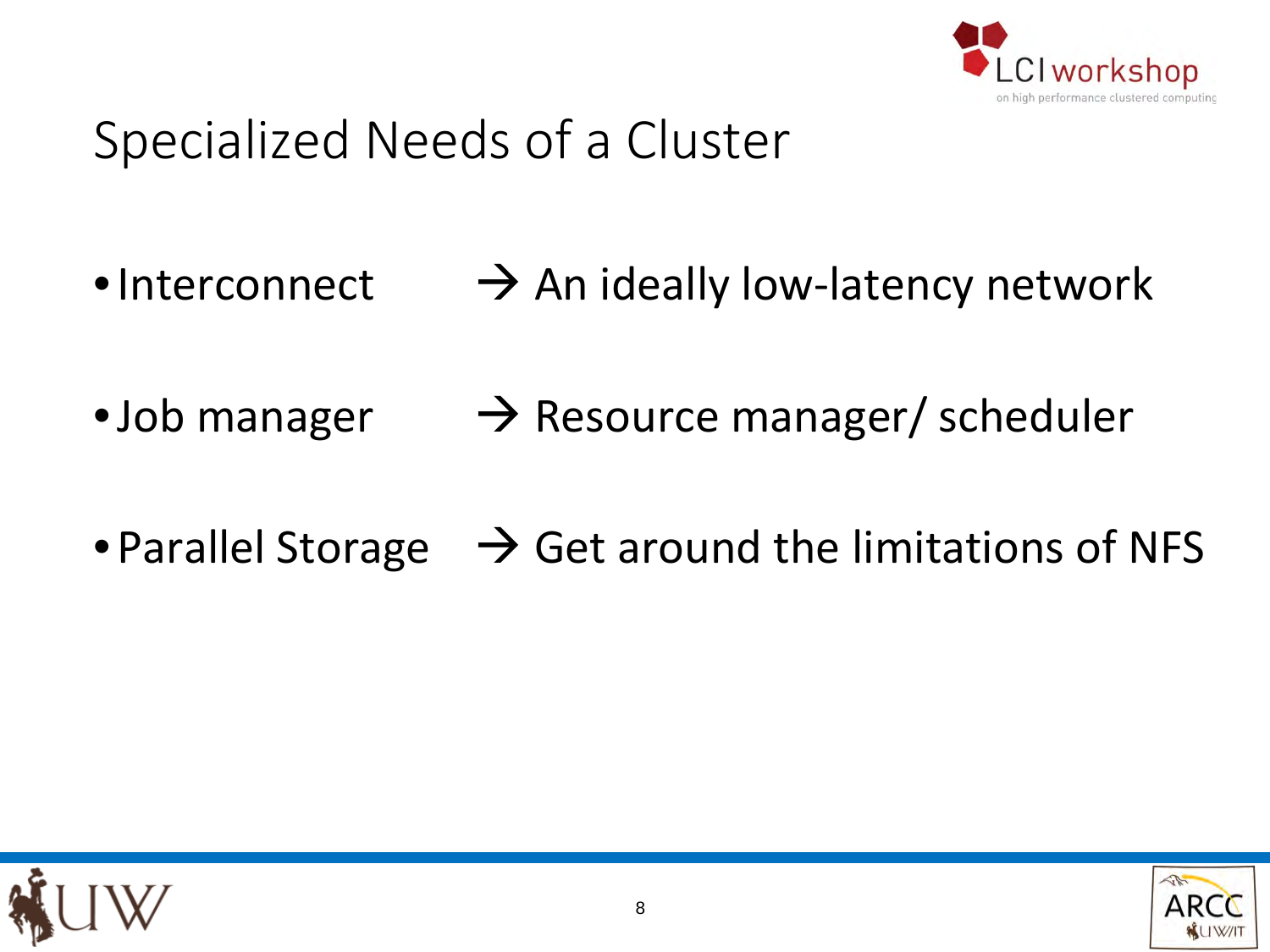

Network Services

- •NTP Network Time Protocol, provides clock synchronization across all nodes in the cluster
- DHCP Dynamic Host Configuration Protocol, allows central configuration of host networking
- •DNS Provides name to address translation for the cluster
- •NFS Basic UNIX network filesystem



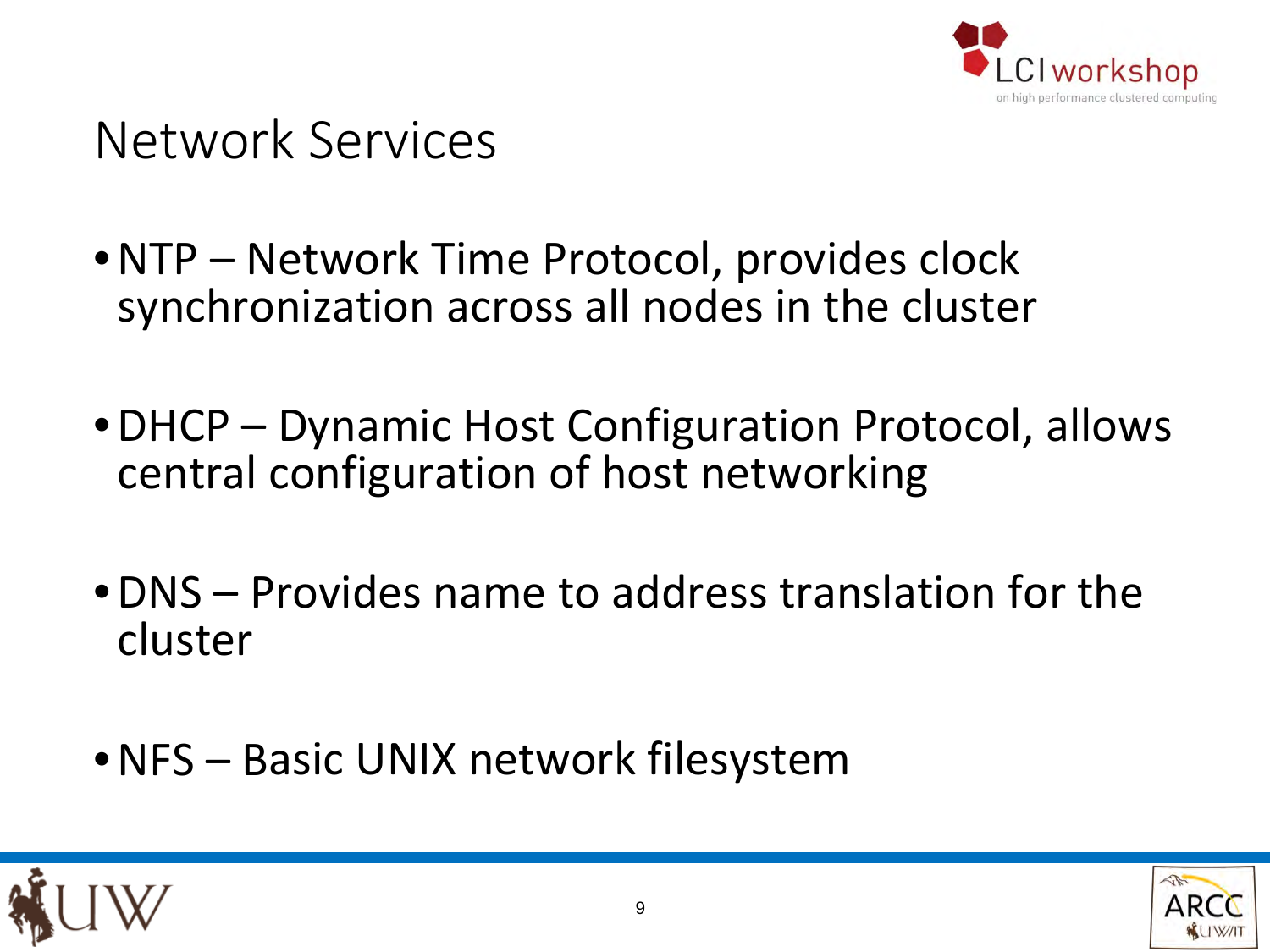

### Logging

- Syslog
	- The classic system for UNIX logging
	- Application has to opt to emit messages
- •Monitoring
	- Active monitoring to catch conditions elective monitoring doesn't catch
		- Resource manager
		- Nagios/cacti/zabbix/ganglia
- •IDS
	- Intrusion detection
	- Monitoring targeting misuse/attacks on the cluster

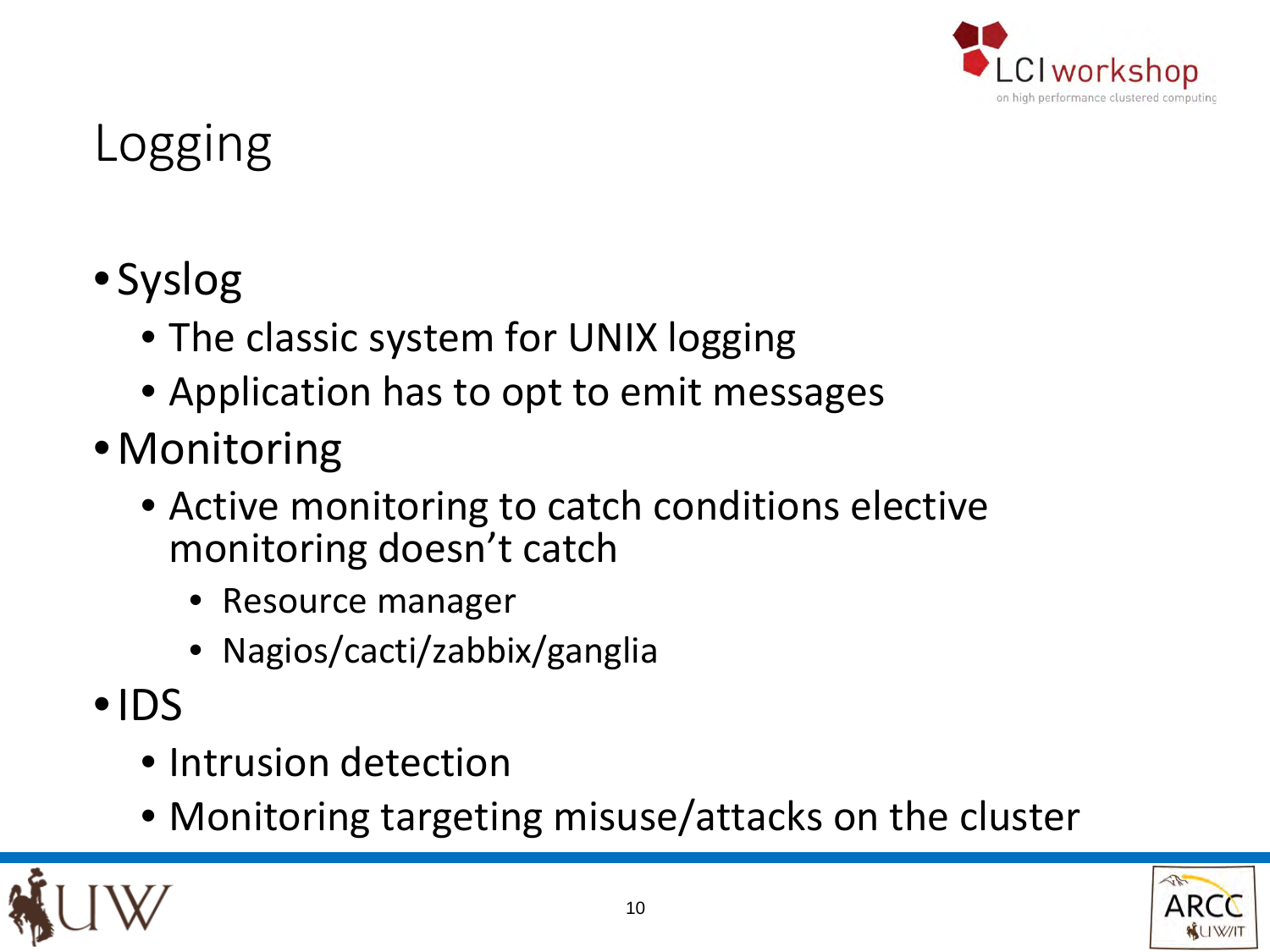

#### Basic Services

- Licensing FlexNet/FlexLM or equivalent, mediates access to a pool of shared licenses.
- Database Administrative use for logging/monitoring, dynamic configuration. Requirements of user software.
- Boot/Provisioning For example PXE/Cobbler, PXE/Image or part of a cluster management suite



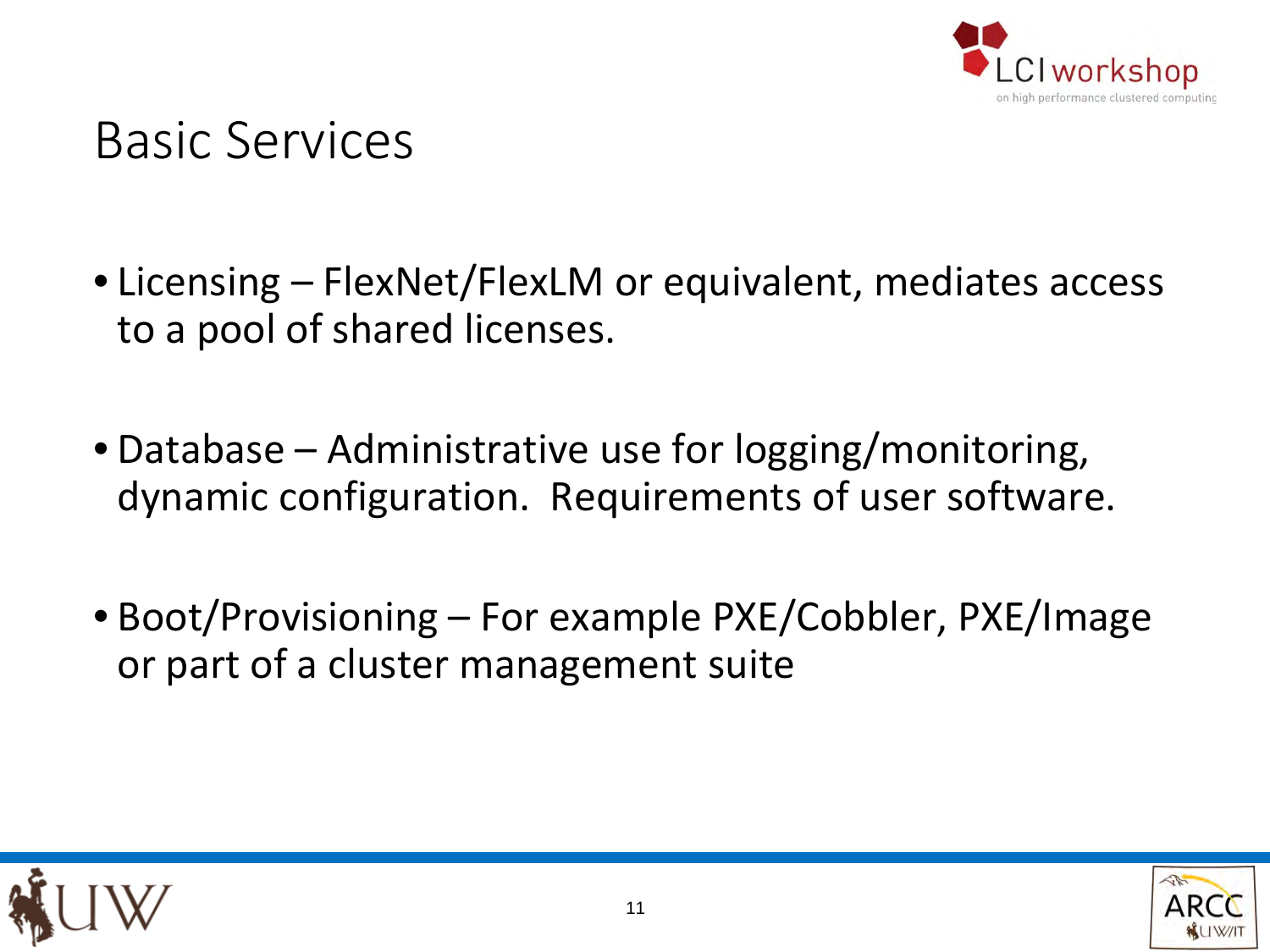

#### Authentication

- Flat files  $\rightarrow$  passwd, group, shadow entries
- NIS  $\rightarrow$  network access to central flat files
- LDAP  $\rightarrow$  Read/Write access to a dynamic tree structure of account and other information
- Host equivalency



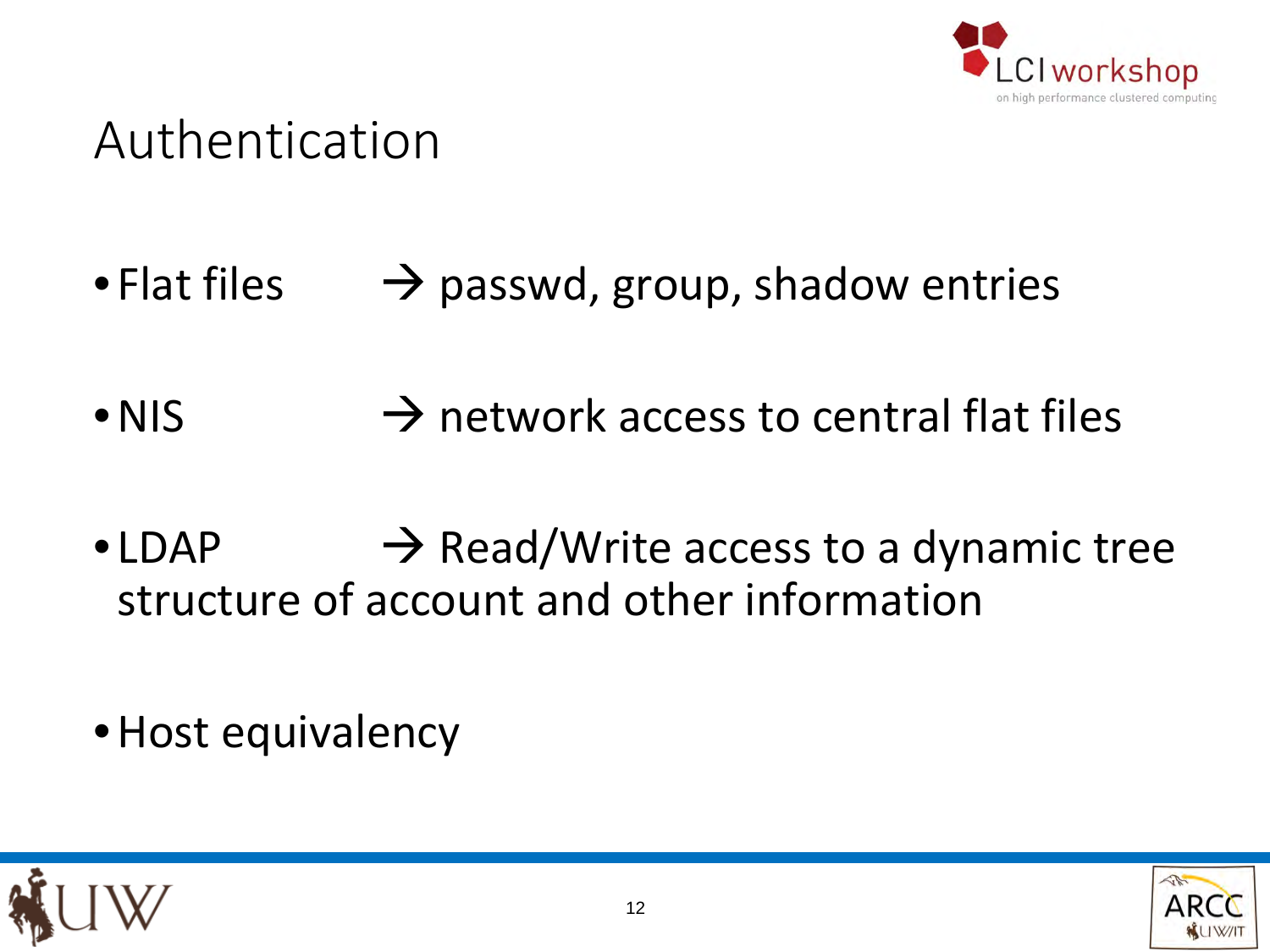

### Cluster Networking

- Hardware Management Lights out management
- External Public interfaces to the cluster
- •Internal General node to node communication
- Storage Access to network file systems
- •Interconnect high-speed, low-latency for multinode jobs

Some of these can share a medium, meaning shared physical infrastructure.



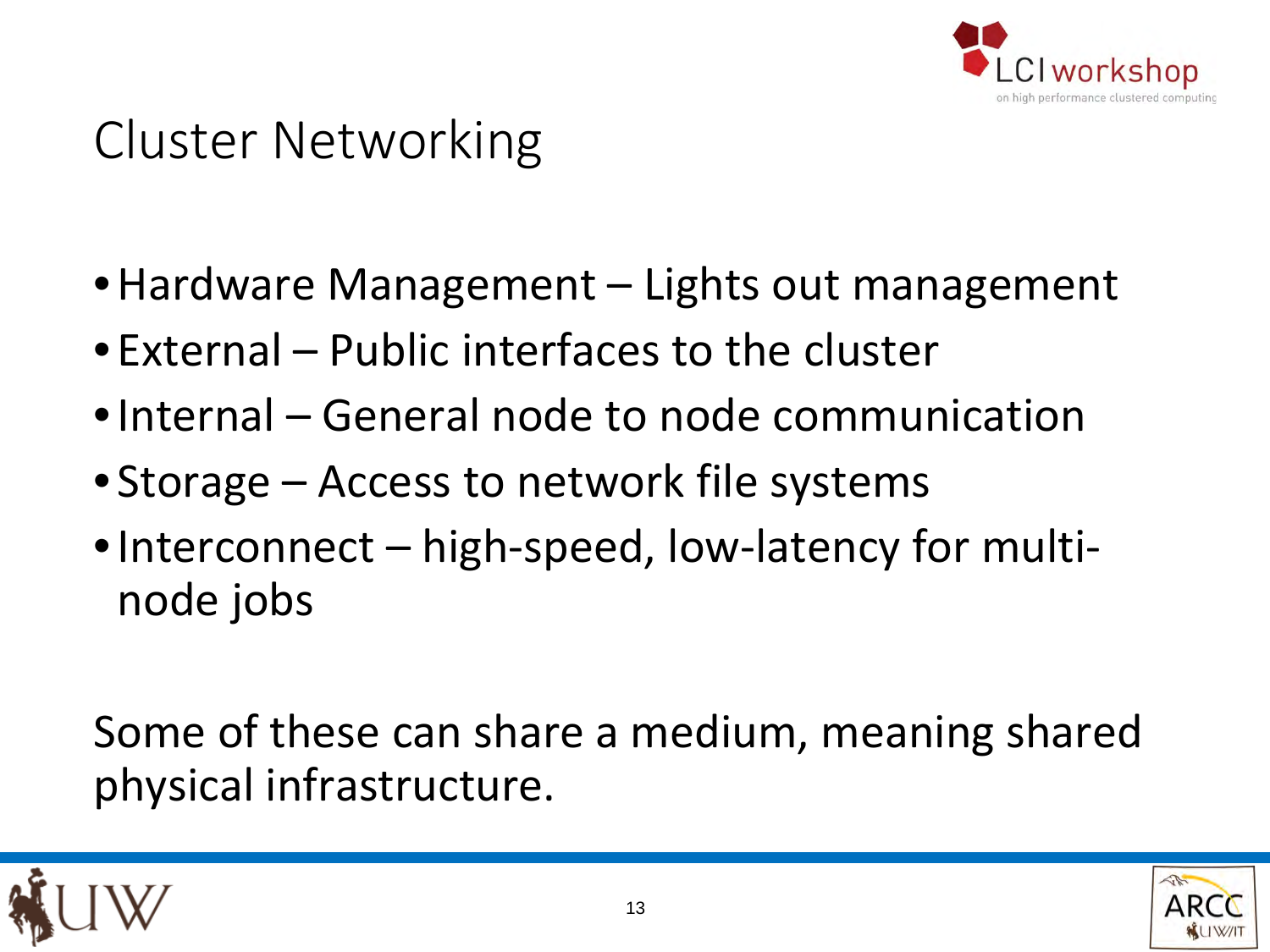

#### Interconnect

InfiniBand – Leading RDMA network. SDN approach, run IP on top of IB, extra offloading capabilities for MPI.

- •Bandwidth 40 (QDR), 56 (FDR), 100 (EDR), 200 (HDR) Gbps
- Latency of 1.3 µs (QDR) .7 µs (FDR-10/FDR), .5 µs (EDR)



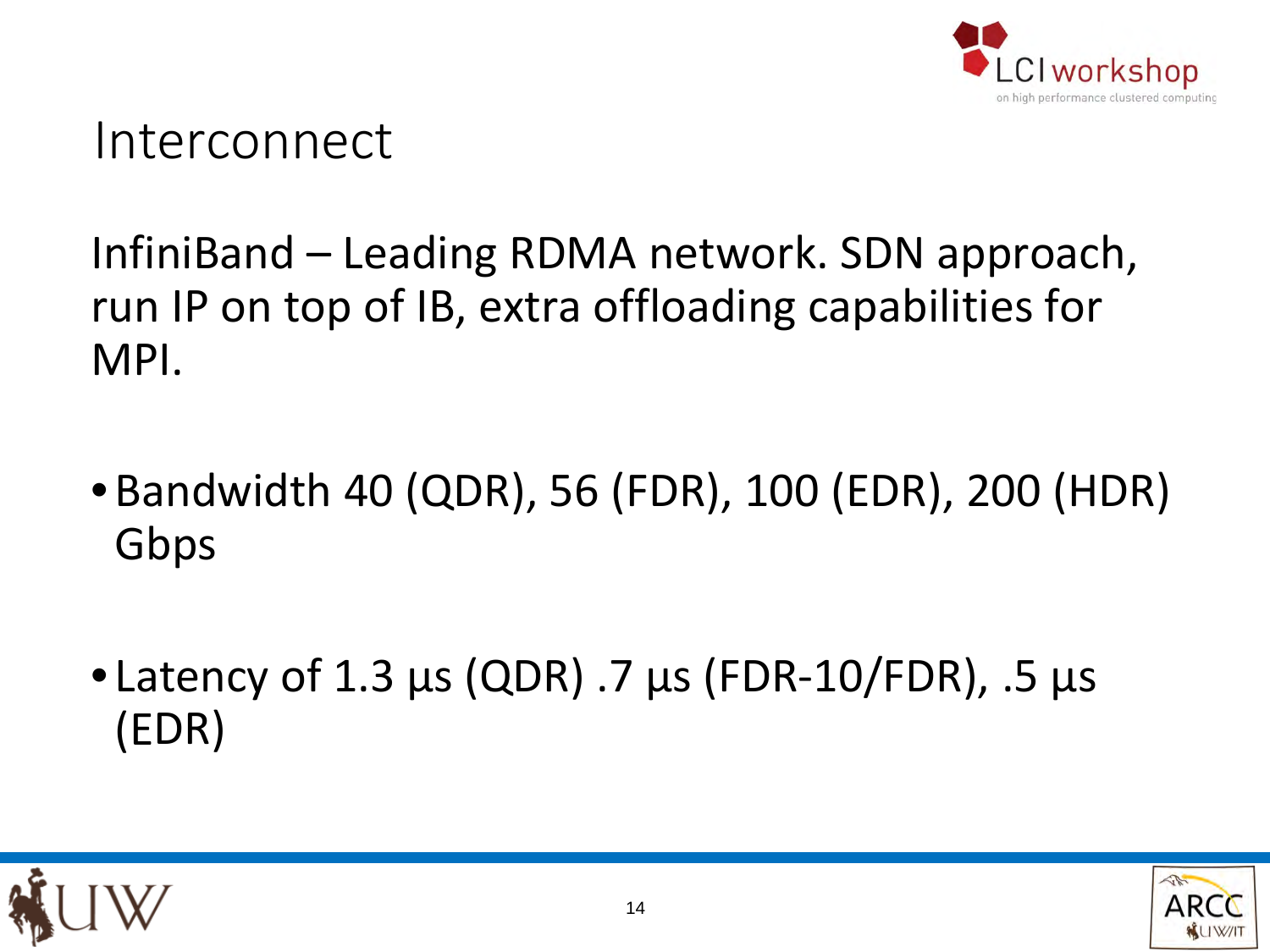

#### Interconnect

#### Ethernet – Traditional network, at minimum for server management and out of band management. May be on backplane.

- •Bandwidth: 1, 10, 40, 100 Gbps
- Latency of 50-125 µs (GbE), 5-50 µs (10GbE), ~5 µs RoCE



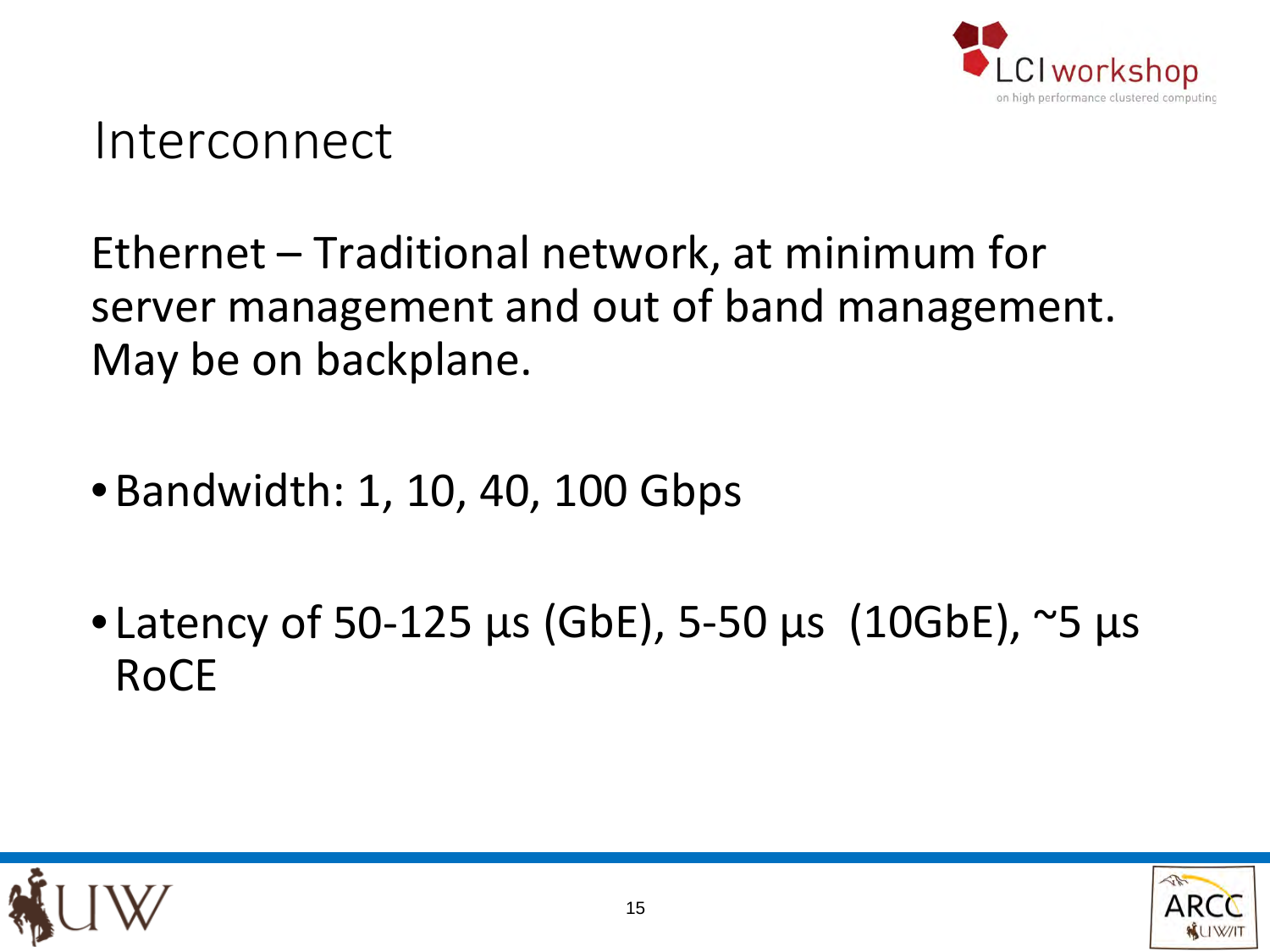

#### Interconnect

#### Omni-Path – Intel RDMA network for Intel's end to end solution

- •Based on the TrueScale fabric
- Future benefits to Intel CPU



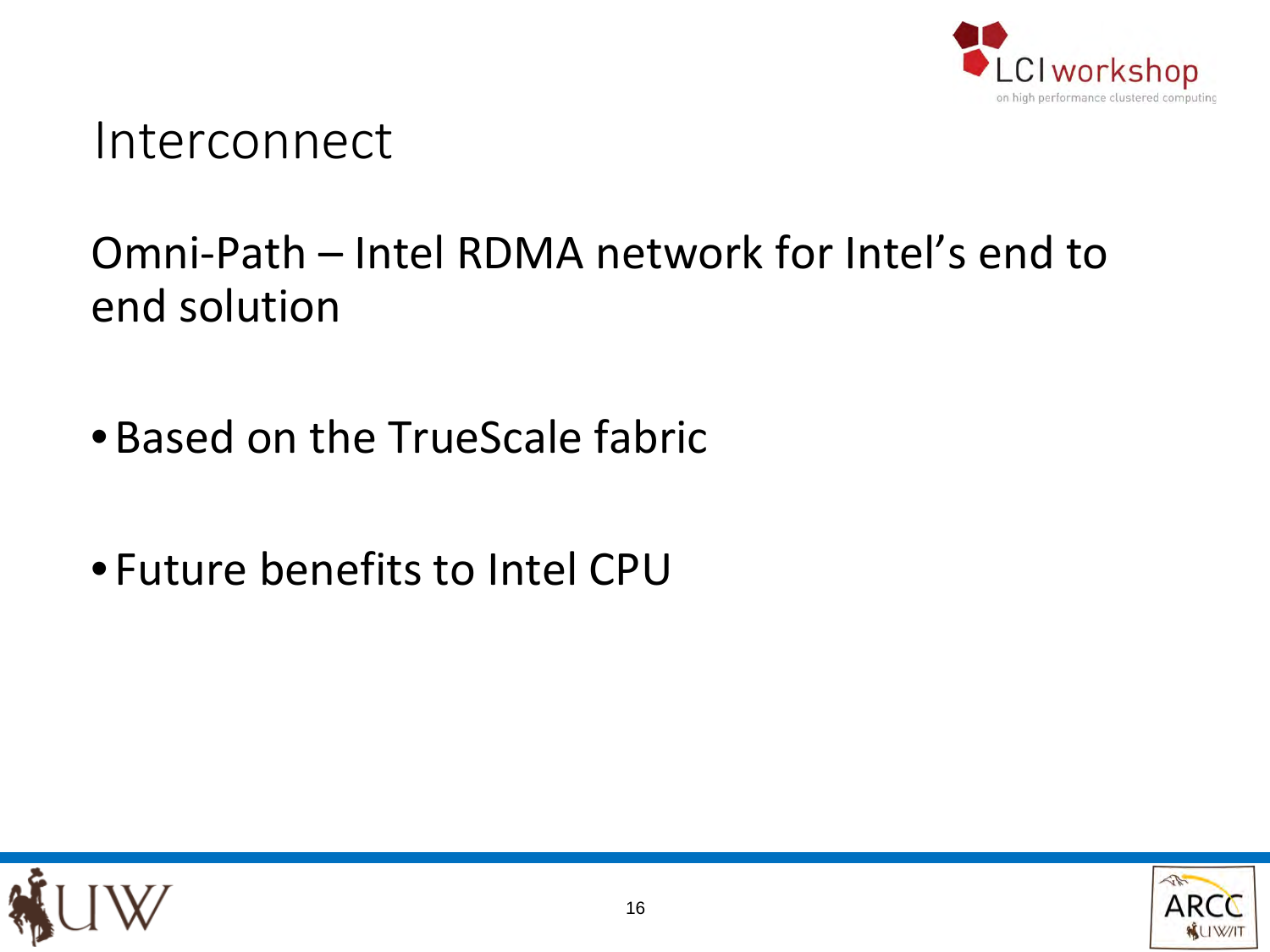

### Parallel Filesystem

- Lustre <http://lustre.org/> BeeGFS – <http://www.beegfs.com/> PanFS – <http://www.panasas.com/> Spectrum Scale (GPFS) – http://www-<br>[03.ibm.com/systems/storage/spectrum/scale/](http://www-03.ibm.com/systems/storage/spectrum/scale/)
- … and others for varying workloads.

Parallel filesystems take the general approach of<br>separating filesystem metadata from the storage. Lustre and PanFS have dedicated nodes for metadata (MDS or<br>director blades). GPFS distributes metadata throughout director blades). GPFS distributes metadata throughout<br>the cluster



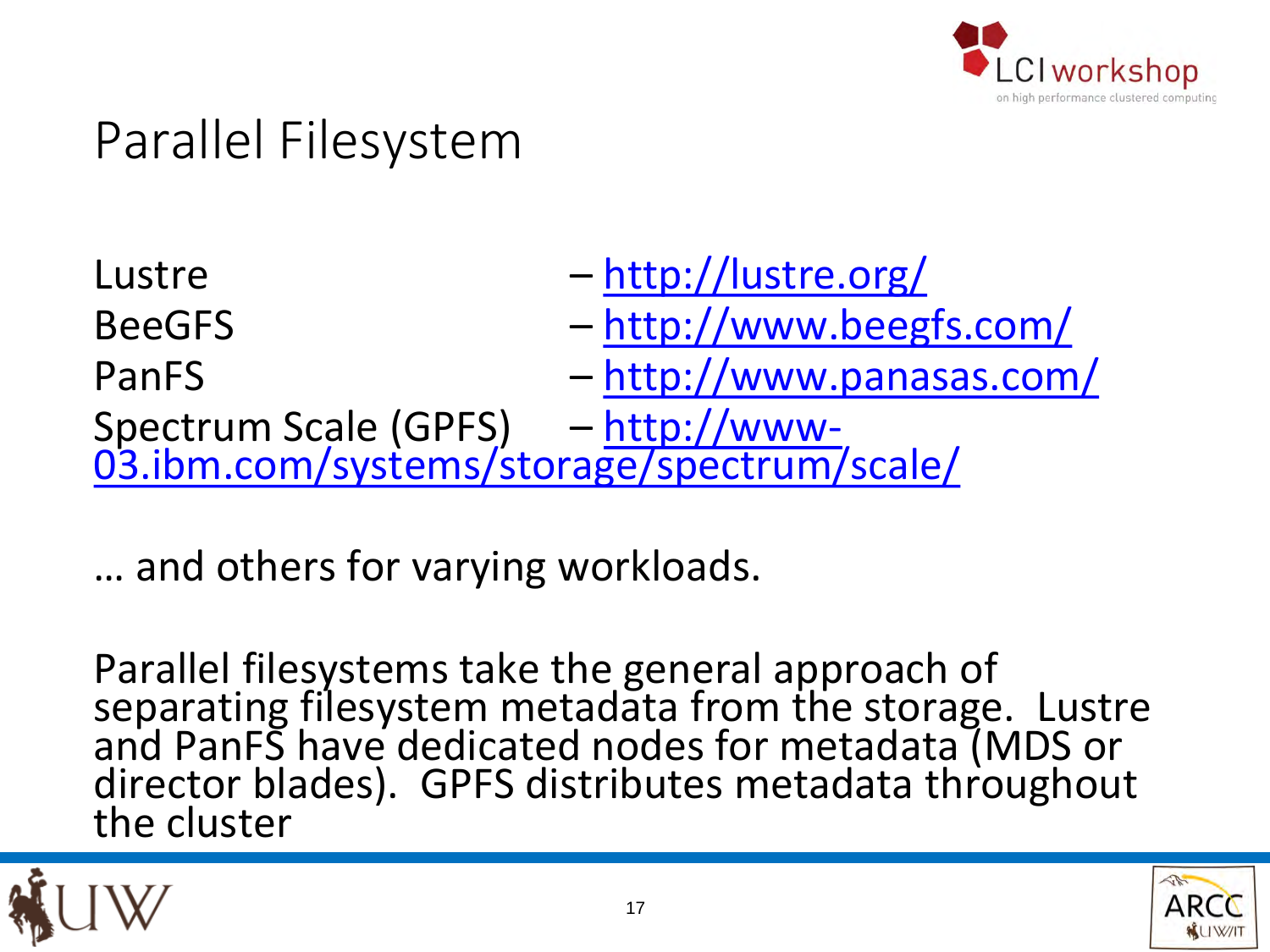

### Cluster Management

- •Automates the building of a cluster
- Some way to easily maintain cluster system consistency
- The ability to automate cluster maintenance tasks
- •Offer some way to monitor cluster health and performance



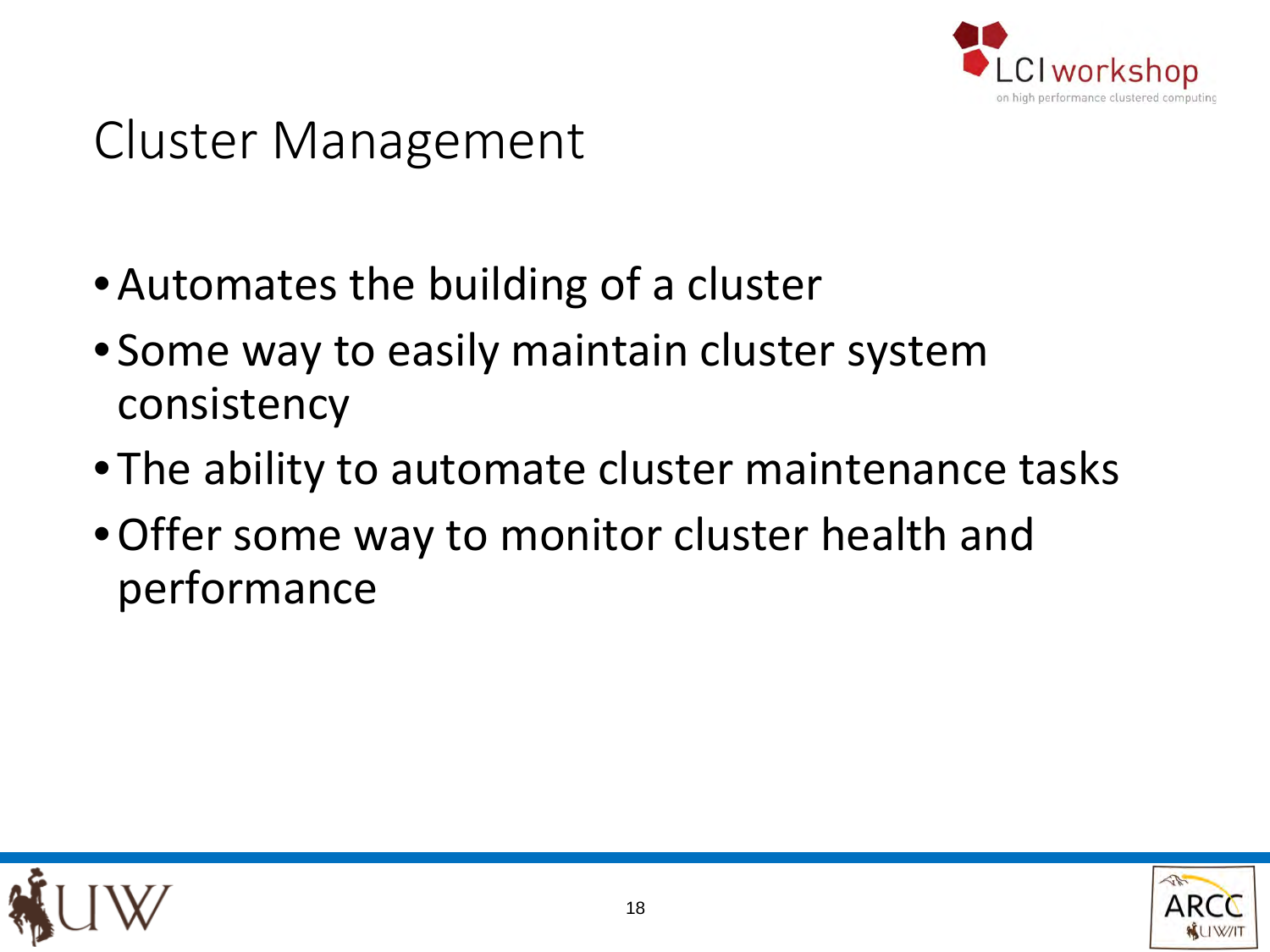

### Cluster Management Software

- [Bright Cluster Manager \(http://www.brightcomputing.com/Bright-](http://www.brightcomputing.com/Bright-Cluster-Manager))Cluster-Manager)
- xCAT (Extreme Cluster/Cloud Administration Toolkit) ([https://xcat.org/\)](https://xcat.org/))
- Warewulf [\(http://warewulf.lbl.gov/trac\)](http://warewulf.lbl.gov/trac))
- Rocks ([http://www.rocksclusters.org/wordpress/\)](http://www.rocksclusters.org/wordpress/)) Not available for RHEL/CentOS 7 and may no longer an active project.
- OpenHPC Project ([https://openhpc.community/\)](https://openhpc.community/)) Moving very fast with help from the HPC community.



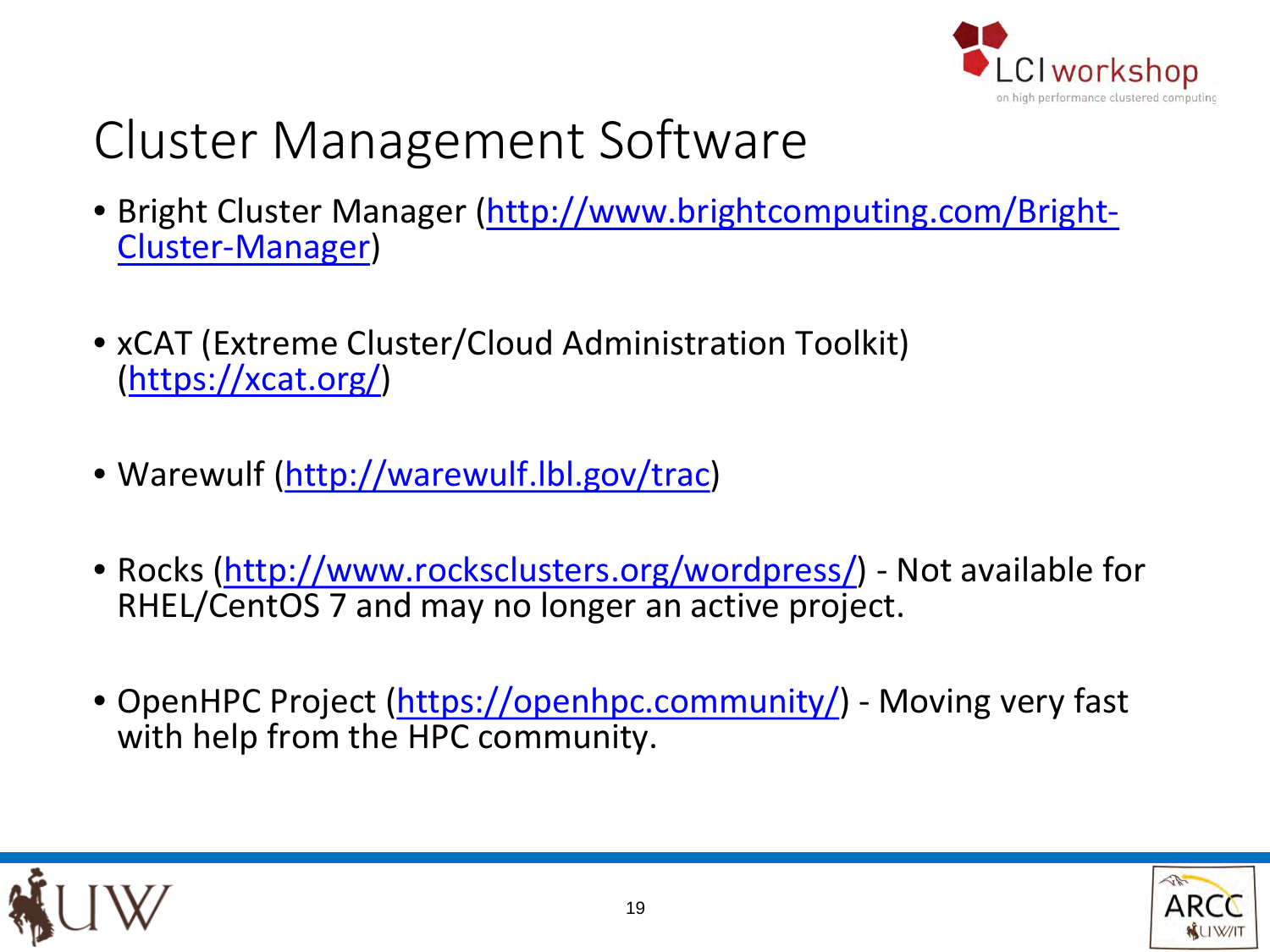

### Configuration Management

While it is true that booting with a central boot server can make it easier to make sure the OS on each compute node (or, at least, each type of compute node) has an identical setup/install, there are still files which wind up being more dynamic. Some such files are password/group/shadow and hosts files.

- Ansible Agentless (Python, SSH)
- Cfengine Agent based (Domain Specific Language (DSL))
- Chef Agent based (Ruby-based)
- Puppet Agent-based (Ruby)
- Salt Agent based (Python, ZeroMQ)

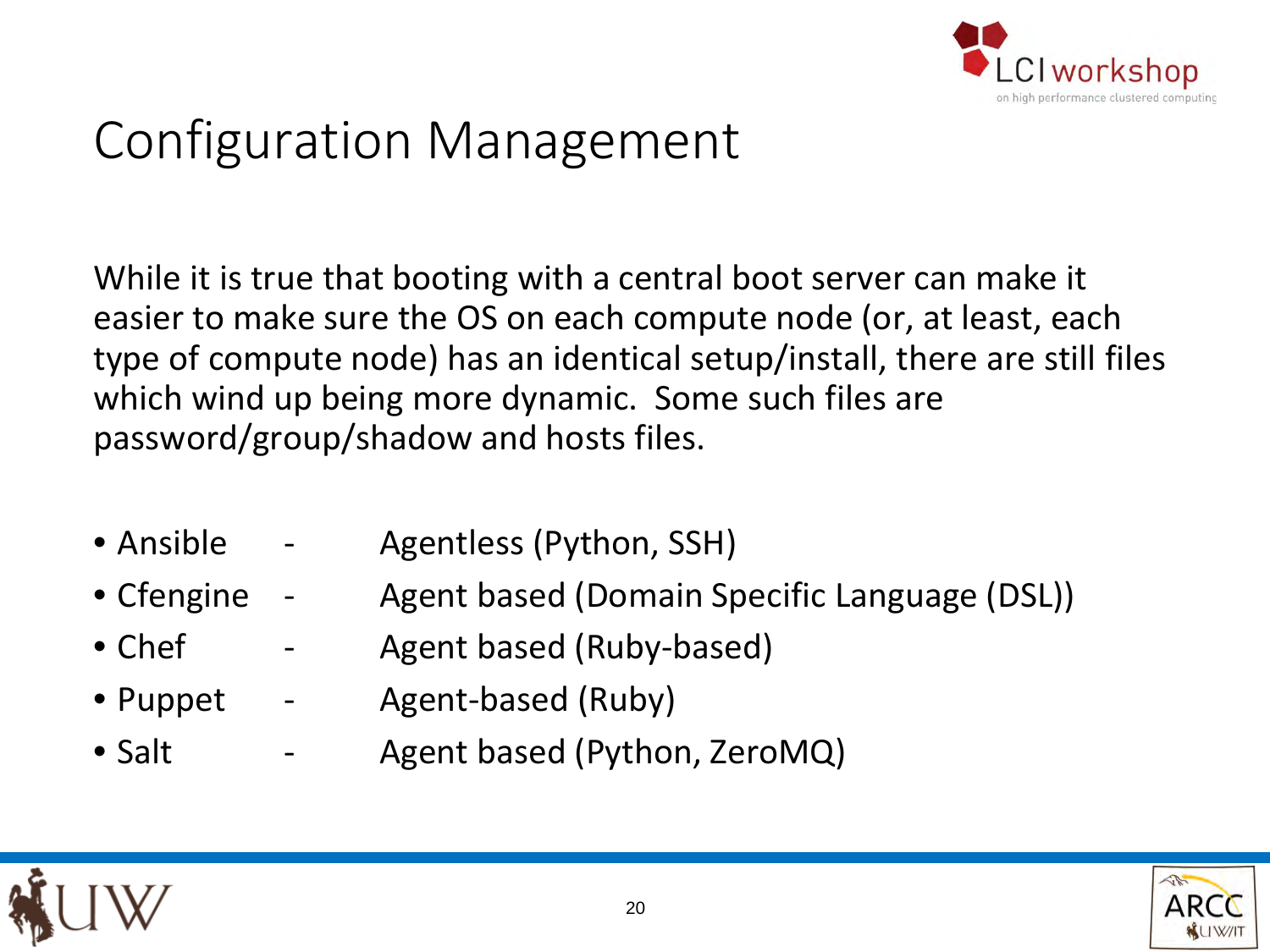

### Software Installation and Management

All Linux distros have some sort of package management tool. For Redhat/CentOS/Scientific based clusters, this is rpm and yum [dnf]. Debian has dpkg and apt.

In any case pre-packaged software tends to assume that it is going to be installed in a specific place on the machine and that it will be the only version of that software on the machine.

One a cluster, it may be necessary to look at software installation differently from a standard Linux machine

- Install to global filesystem
- Keep boot image as small as possible
- Maintain multiple versions



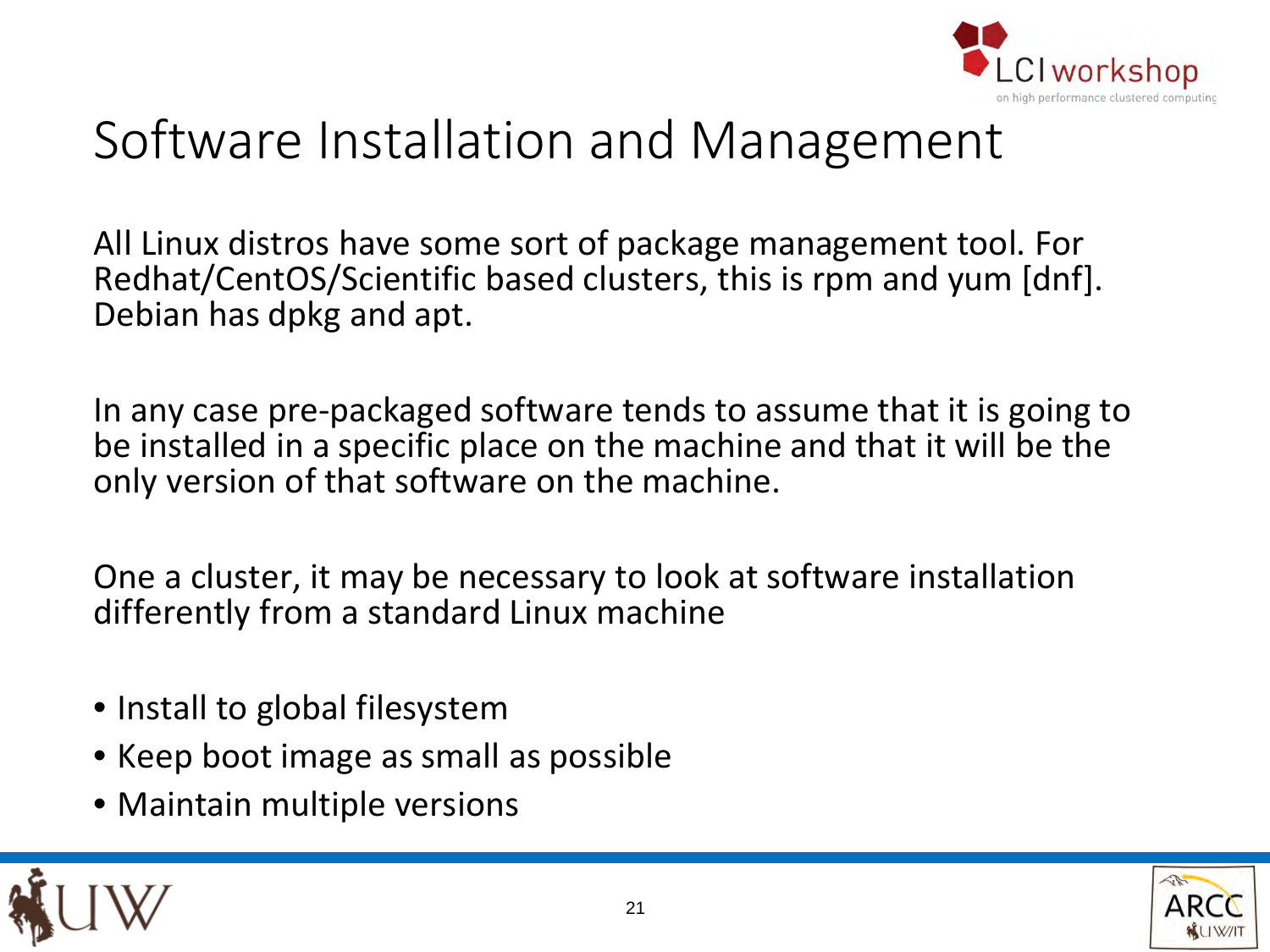

# Software Installation and Management

Specially designed tools for installing software or running software:

Build Utilities:

- EasyBuild [\(https://hpcugent.github.io/easybuild/\)](https://hpcugent.github.io/easybuild/)
- Spack (<https://github.com/LLNL/spack>)
- Maali ([https://github.com/Pawseyops/maali\)](https://github.com/Pawseyops/maali)

Containerization for HPC (Docker-like tools):

- Singularity (<http://singularity.lbl.gov/>)
- Shifter (<https://github.com/NERSC/shifter>)



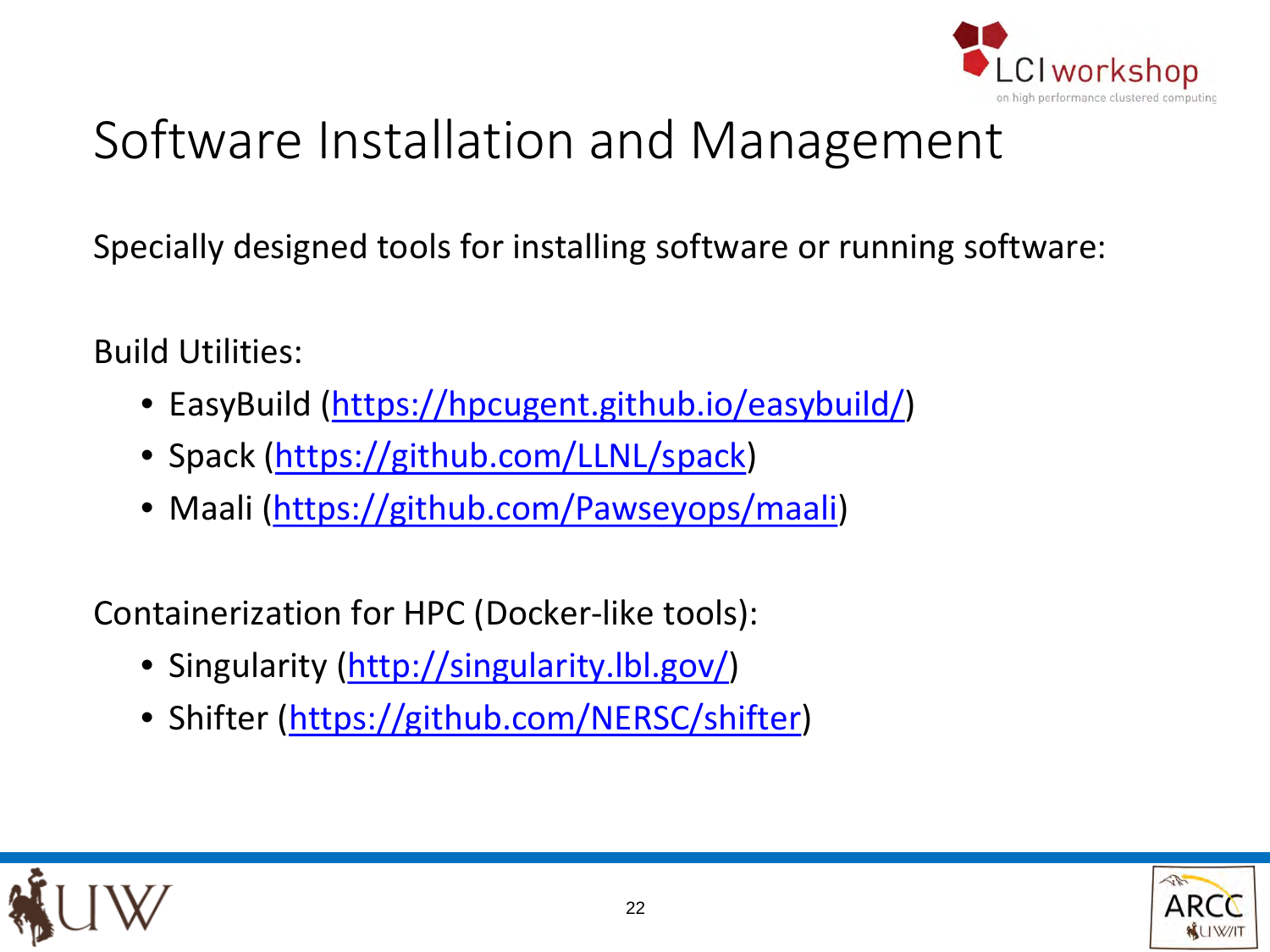

### Software Installation and Management

There are a couple of tools useful for navigating the difficulties of maintaining user environments when dealing with multiple versions of software or software in non-standard locations.

- SoftEnv [\(http://http://www.lcrc.anl.gov/info/Software/Softenv](http://http:/www.lcrc.anl.gov/info/Software/Softenv)) Useful for packaging static user environment required by packages
- Modules [\(http://modules.sourceforge.net/\)](http://modules.sourceforge.net/) Can be used to make dynamic changes to a users environment.
- Lmod Modules ([https://sourceforge.net/projects/lmod/](https://sourceforge.net/projects/lmod/))) USE THIS ONE, YOU WILL BE HAPPIER!!!



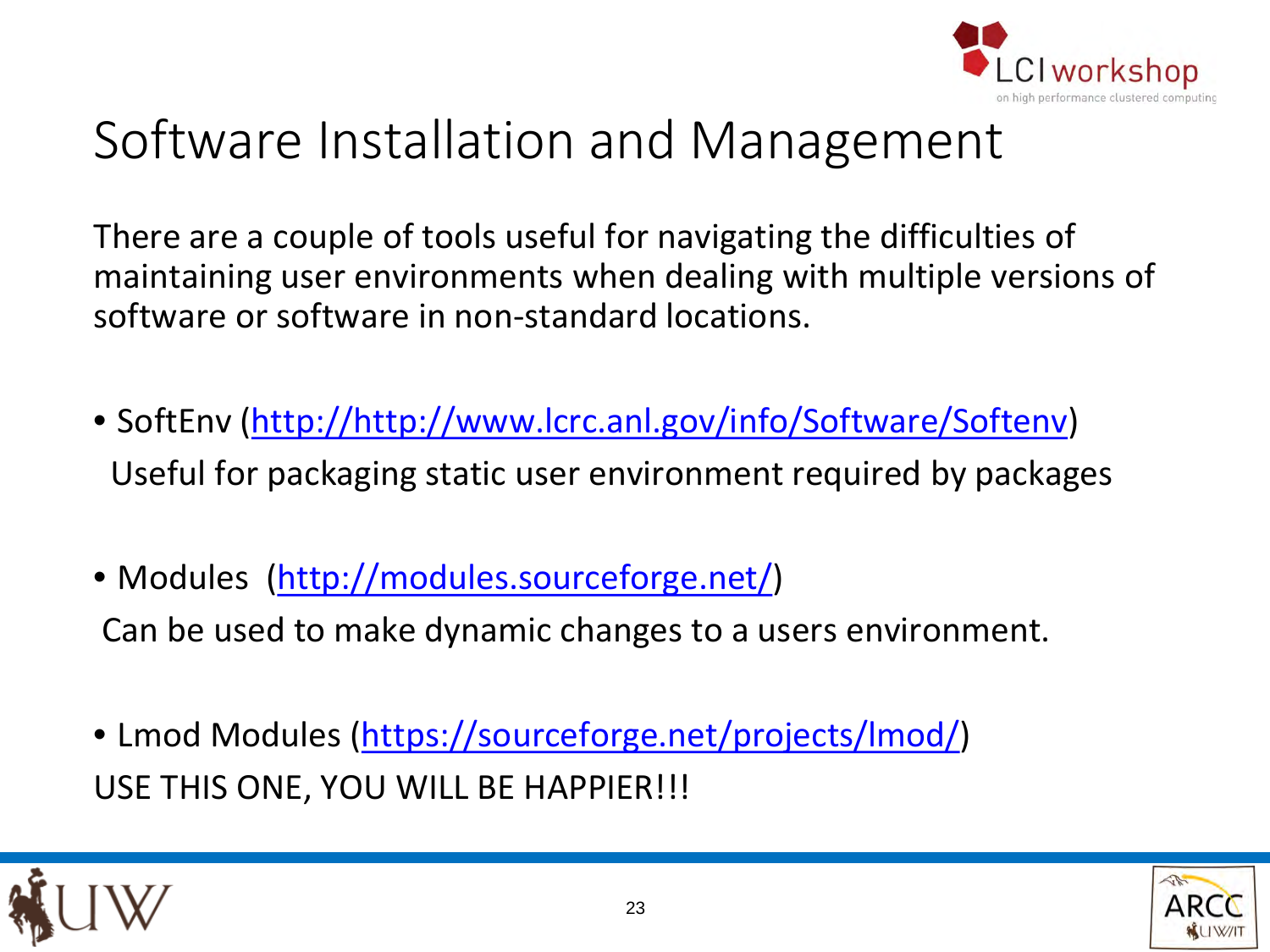

### Resource Manager/Scheduler

- Accepts job submissions, maintains a queue of jobs
- Allocates nodes/resources and starts jobs on compute nodes
- Schedules waiting jobs
- Available options
	- Grid Engine
		- SGE (Sun Grid Engine)
		- Univa Grid Engine
		- Son of Grid Engine
	- LSF / OpenLava (Load Sharing Facility)
	- PBS (Portable Batch System)
		- PBSPro (Community or Commercial)
		- Torque (Advanced scheduling requires Maui or Moab)
	- SLURM
		- Community contributed wrappers



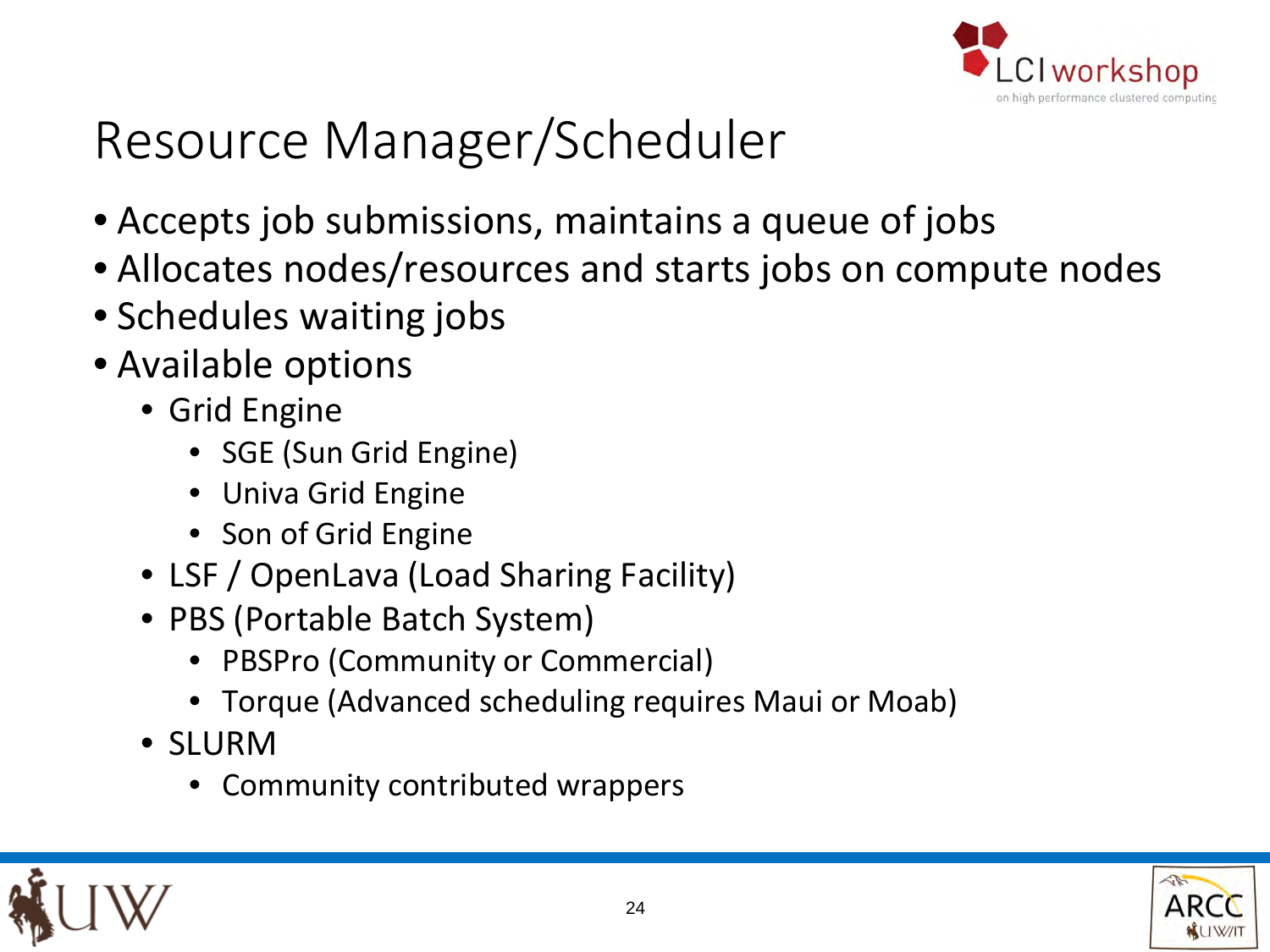

#### Best Practices

Here is a quick overview of the general functions to secure a cluster

- •Risk Avoidance
- •Deterrence
- Prevention
- •Detection
- Recovery

The priority of these will depend on your security approach



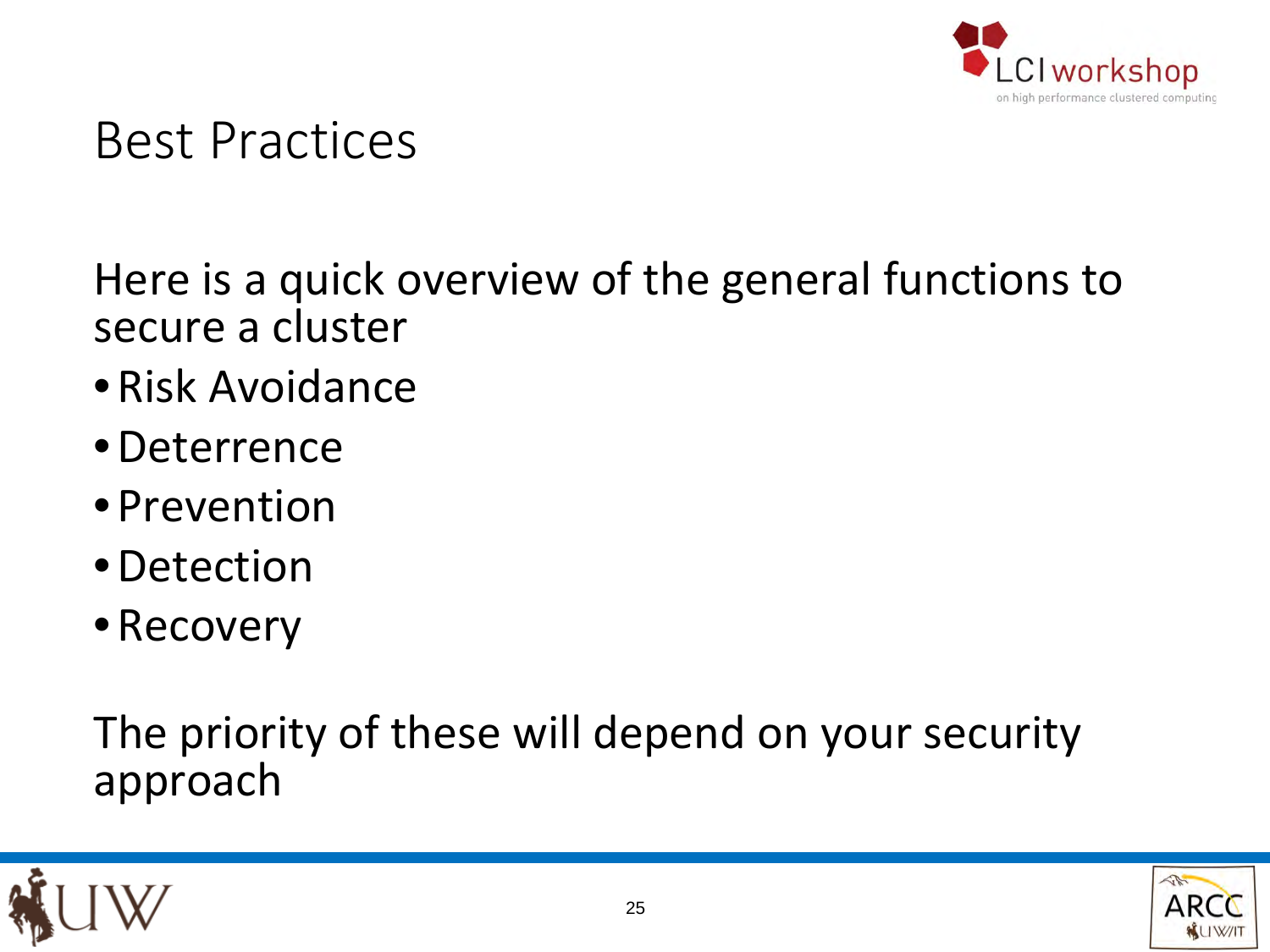

### Risk Avoidance

- Provide the minimum of services necessary
- •Grant the least privileges necessary
- •Install the minimum software necessary

The simpler the environment, the fewer the vectors available for attack.



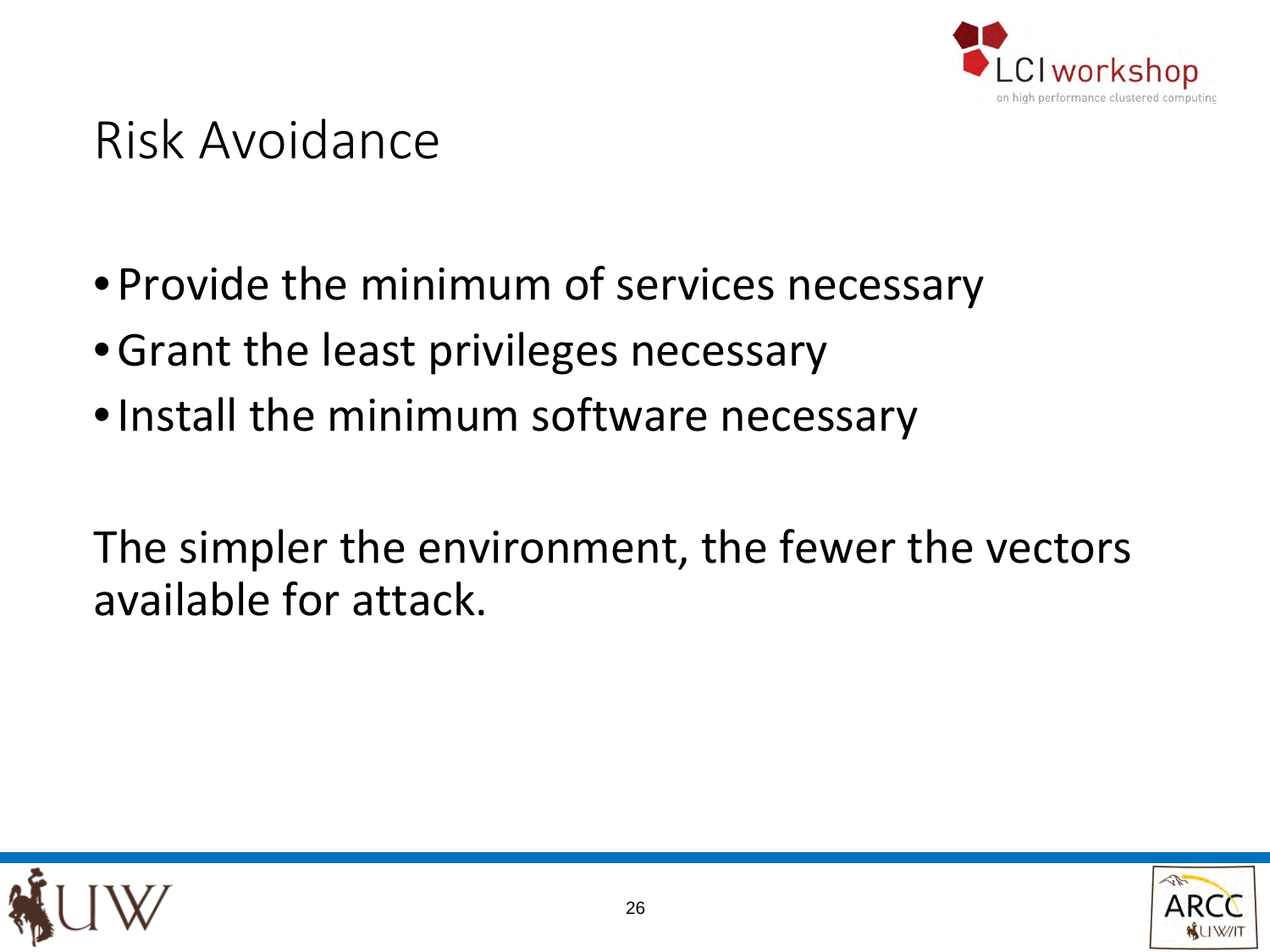

#### Deterrence

- Limit the discoverability of the cluster
- Publish acceptable use policies

Prevention

- Fix known issues (patching)
- •Configure services for minimal functionality
- •Restrict user access and authority
- •Document actions and changes



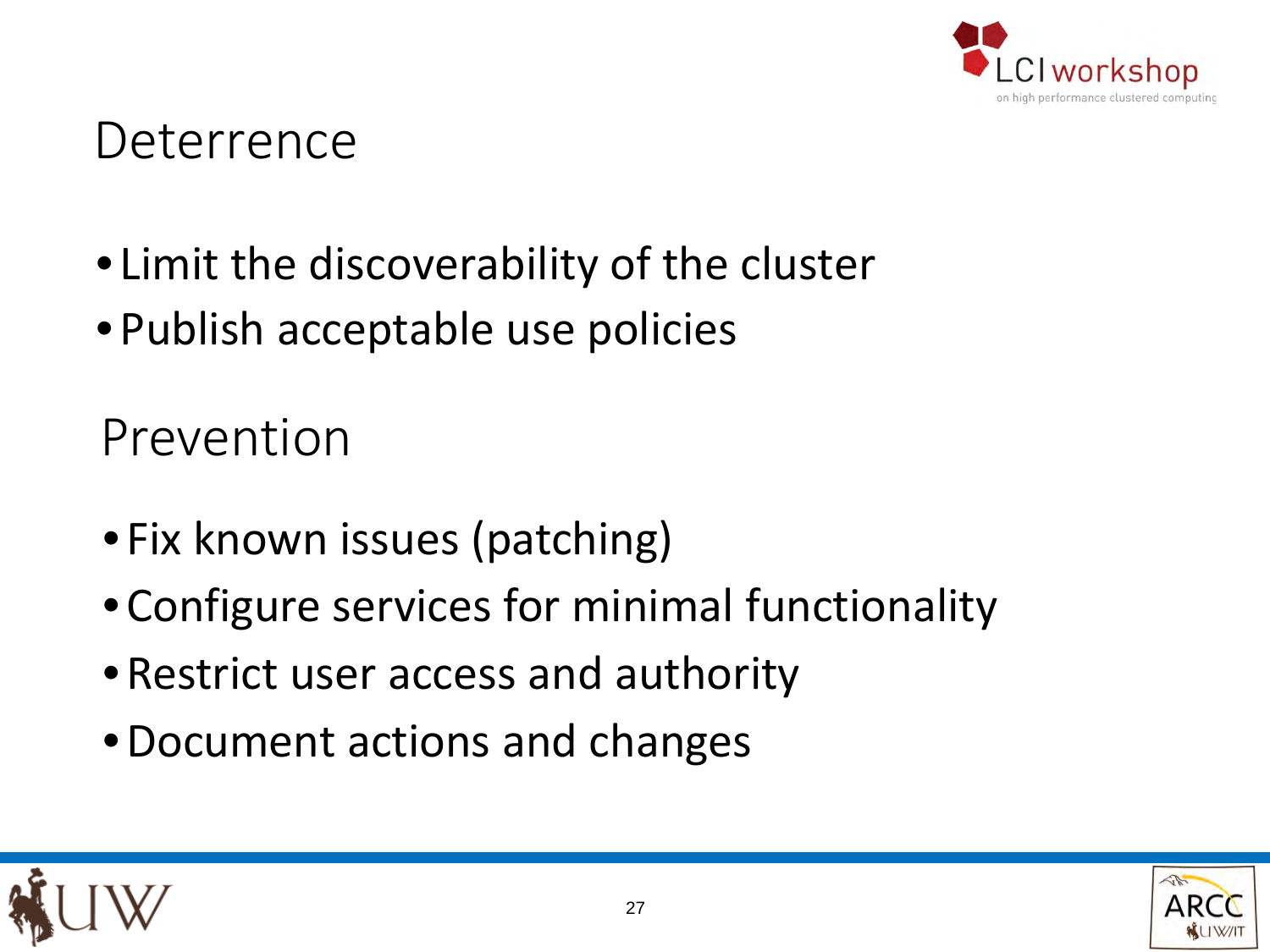

#### Detection

- Monitor the cluster
- Integrate feedback from the users
- Set alerts and automated response

Recovery

- •Backups
- •Documentation
- •Define acceptable loss